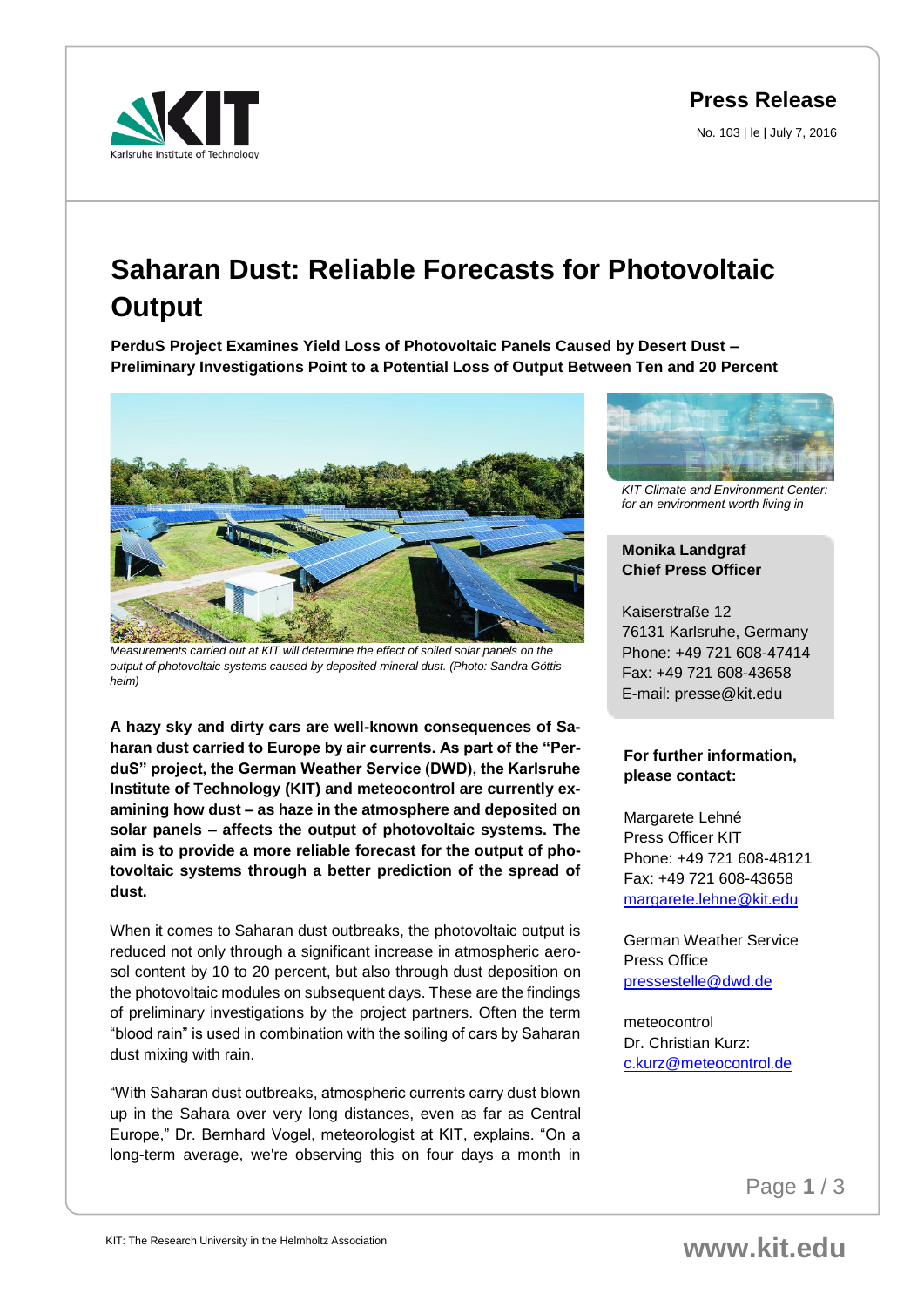

No. 103 | le | July 7, 2016

spring and summer in Germany, and in some years on up to nine days a month."

According to the Federal Statistical Office, six percent of total gross electricity was generated by photovoltaic systems in Germany in 2015. The installed capacity of all photovoltaic systems is around 39 gigawatts in the whole of Germany, which means that the systems can produce a peak output of more than 30 gigawatts on cloudless days. This corresponds to the output of more than 20 German nuclear power plants. So far, output forecasts cannot yet realistically take into account the effect of Saharan dust, but the project team thinks that this is necessary to ensure grid stability.

The Federal Ministry for Economic Affairs and Energy is funding the PerduS research project for four years. The primary objective is to bring together all components in a forecasting process, which are necessary for taking into account Saharan dust outbreaks for the prediction of the photovoltaic output. This involves expanding ICON, the numerical weather forecast model from DWD, with an improved dispersion prediction of desert dust in collaboration with KIT. The ICON-ART modelling system will then be used for future dust outbreaks alongside the commonly used numerical weather prediction. This means that the system will provide information on the sunlight which is reduced by simulated dust distribution. Based on this, the forecast service provider meteocontrol will produce power forecasts, and evaluate the technical and economic benefit of the new forecast system. The expected soiling of photovoltaic systems by the deposited Saharan dust will also be estimated, and how soon the dust will be washed off by rain later on.

## **ICON-ART modelling system and measuring systems used**

To expand the ICON modelling system, which has been used at DWD for the daily numerical weather prediction since January 2015, the Institute of Meteorology and Climate Research at KIT developed the ART module (Aerosols and Reactive Trace Gases). It enables the dispersion of particles such as mineral dust and sea salt and their interaction with clouds to be simulated. In the past and also in collaboration with DWD, ICON-ART was used in forecasts for simulating the dispersion of ash particles following volcanic eruptions. KIT's main research objectives in PerduS are to further develop the description of dust emissions in the Saharan source region, and to better describe the interaction between dust particles and atmospheric radiation.

What's more, measurements at the solar power storage park at KIT Campus North are carried out to determine the level of soiling of the solar panels by deposited mineral dust and its effect on photovoltaic